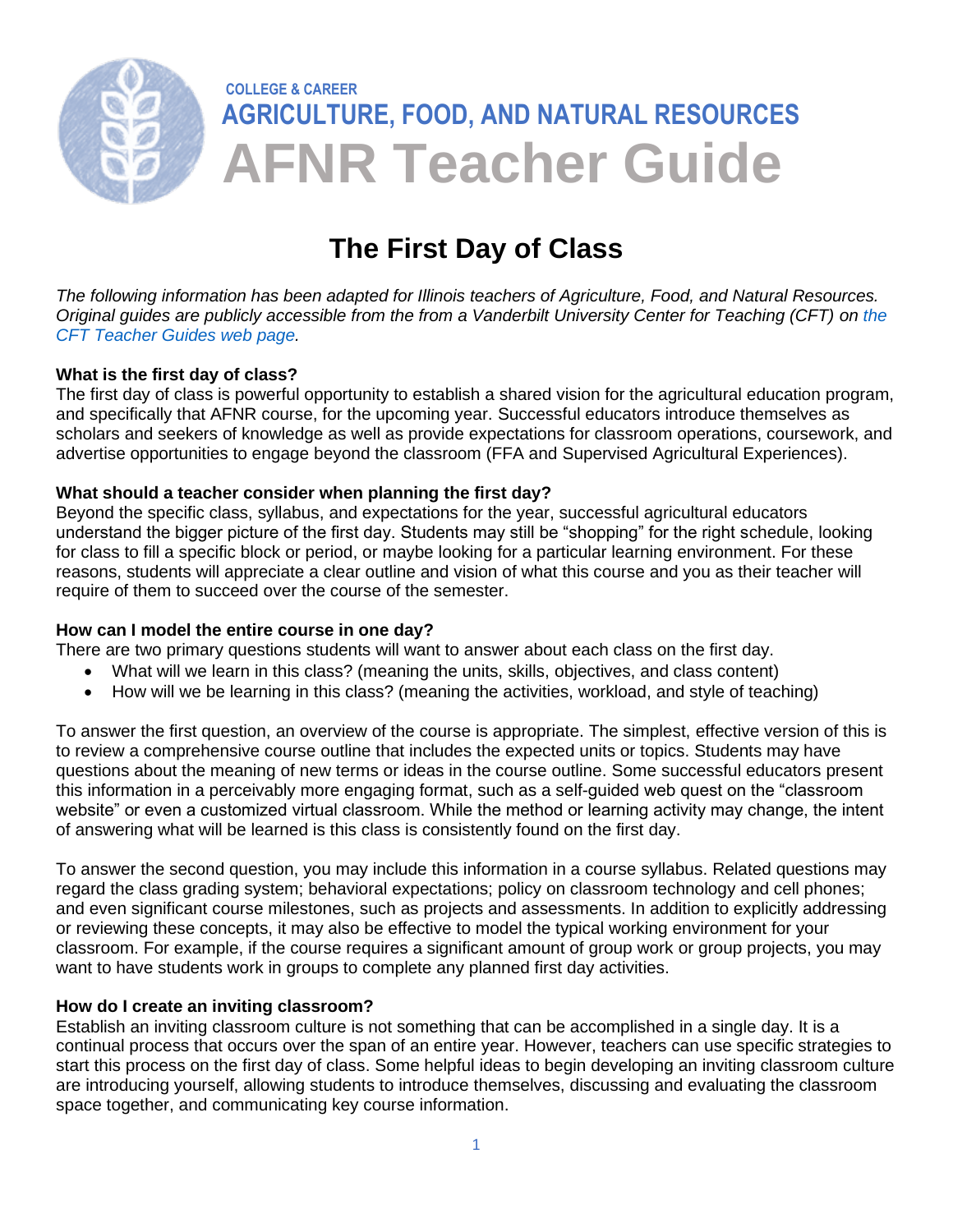## **How to Introduce Yourself Effectively and Appropriately**

Introducing yourself to new students will be different for each teacher. This is, in fact, the point. The goal of your self-introduction is to establish yourself as a unique individual sharing a common space, time, and goal with other unique individuals (the students). Other than your name, here are some ideas you might consider when sharing with your students:

- Provide a brief personal biography to include where you are from, any family you wish to share, educational history, appropriate recreational interests like sports teams and hobbies, how long you have been at this specific school or district, and your plans for the future.
- Give an explanation to why you chose your current profession to include your specific interests within AFNR and perhaps how you were first introduced to agricultural education. This may prove an effective tool in relating to students as you may find yourself explaining stories or memories that mirror what they are about to experience.
- In deciding what to share when introducing yourself, it is important that you consider how much you want your students to know and what you are comfortable sharing. While some educators prefer to be more open and transparent with students, others also find success in drawing boundaries between personal and professional lives. Finding the right "balance" or "harmony" is important, and this can set the tone for student-teacher interactions moving forward. It is also important to remember that you can always choose to share more information as you feel appropriate or relevant throughout the year.

### **Allowing Students to Introduce Themselves Comfortably and Efficiently**

Student introductions are your opportunity as a teacher to focus on them as unique and diverse individuals. Teachers should consider how their response and use of the information shared by students will influence classroom culture throughout the year. Students will vary in the information they are comfortable sharing, so it is best to start with simple pieces of information. Then allow students to share additional information as they are willing. If using a pre-formatted introduction worksheet or student information page, this may be represented in an open-ended question or category. Some ideas to consider are:

- Student name to include preferred pronunciation and/or use of an alternative name
- Reason for enrolling in the specific AFNR course or program
- I learn best when my teacher...
- Something my classmates should know about me is...
- A fact about me is...

If using a pre-formatted introduction worksheet or student information page, be sure to collect those completed documents and organize into a digital or hard copy filing system. Management of student information can be crucial as they progress through the course. A file may also be expanded throughout the year to include assessments, progress reports, noted ideas or interests, etc. This information is helpful for use during conferences or meetings with administrators or student guardians. It is also helpful in advising students as they choose Supervised Agricultural Experience programs, participate in FFA activities, and plan for postsecondary education and/or career opportunities.

### **Discuss and Evaluate the Classroom Space Together**

The physical space of a classroom can play a large role in the efficiency and culture of how a classroom operates. When planning your classroom, consider aspects such as acoustics, direction or flow of student foot traffic, effective distribution of supplies and materials, student grouping or collaborative learning, and alternative seating. Once a classroom plan is established and students are oriented to their surroundings, it is helpful for teachers to review and discuss each of these intentional components. It may be helpful to address the following questions for each aspect of the classroom or laboratory space:

- What is the purpose of this space or aspect?
- When will students use this space or aspect?
- How will this aspect affect students' learning?